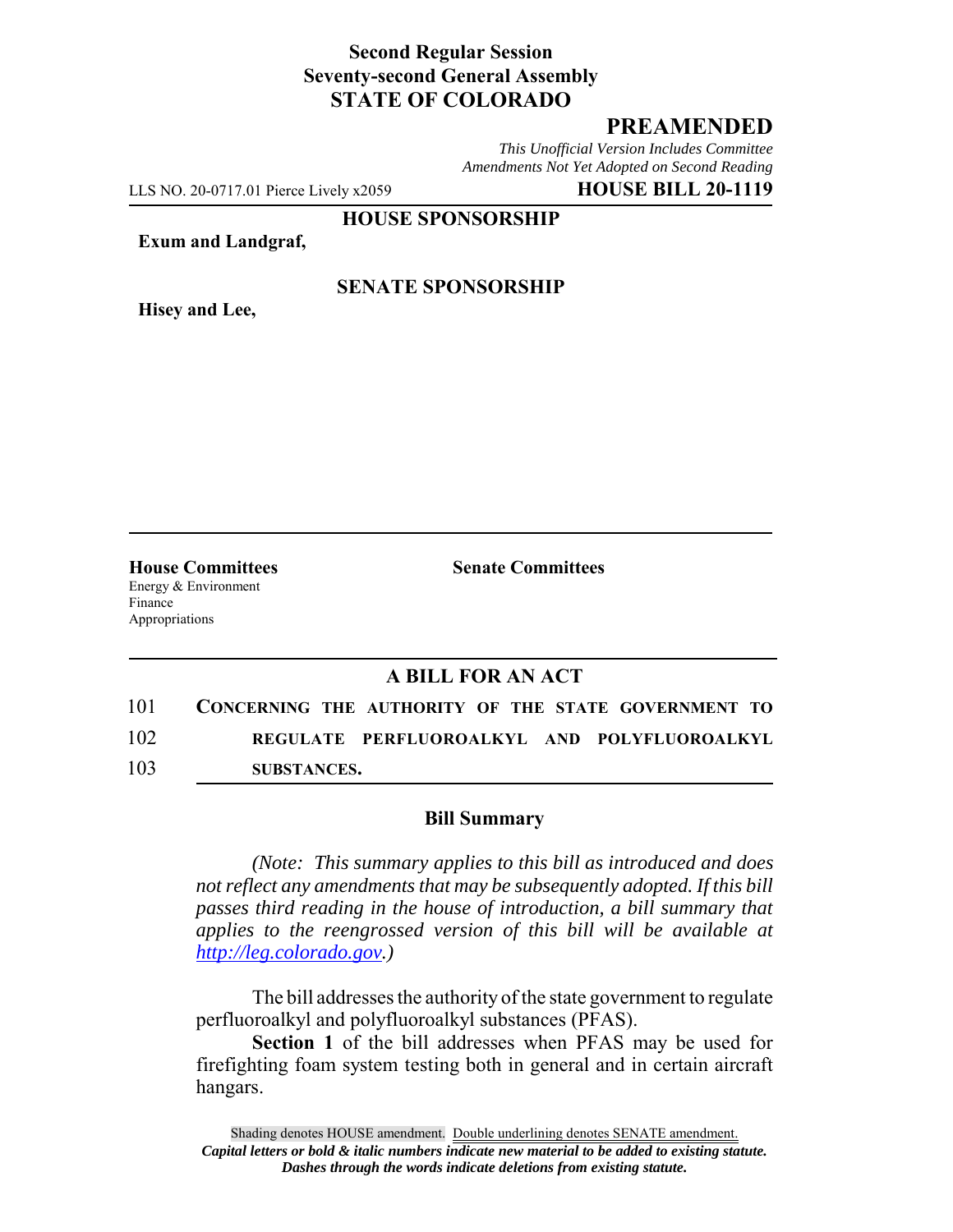**Section 2** grants the department of public health and environment the power to adopt and enforce standards and regulations that require public drinking water systems to sample drinking water supply sources and finished drinking water for PFAS.

**Section 3** clarifies that the water quality control commission may set standards related to PFAS in surface water and groundwater and may require wastewater systems to collect PFAS data relevant to the commission setting PFAS standards.

**Section 4** requires the solid and hazardous waste commission to promulgate rules for a certificate of registration for any facility or fire department that possesses PFAS in firefighting agents or firefighting equipment and for standards for the capture and disposal of PFAS in firefighting agents or firefighting equipment.

| $\mathbf{1}$   | Be it enacted by the General Assembly of the State of Colorado:       |
|----------------|-----------------------------------------------------------------------|
| $\overline{2}$ | <b>SECTION 1.</b> In Colorado Revised Statutes, 24-33.5-1234, add     |
| 3              | $(4)$ , $(5)$ , and $(6)$ as follows:                                 |
| $\overline{4}$ | 24-33.5-1234. Training restrictions with certain firefighting         |
| 5              | foams - penalty - exemptions - definitions - repeal. (4) AS OF AUGUST |
| 6              | 2, 2019, ANY TESTING AT A STRUCTURE THAT IS USED FOR THE STORAGE      |
| 7              | OR MAINTENANCE OF AIRCRAFT IS EXEMPT FROM THE FIREFIGHTING FOAM       |
| 8              | FIRE SYSTEM TESTING RESTRICTIONS IN SUBSECTION (1) OF THIS SECTION,   |
| 9              | SO LONG AS:                                                           |
| 10             | THE STRUCTURE IS LOCATED IN AN AIRPORT THAT:<br>(a)                   |
| 11             | (I)<br>IS A FEDERAL AVIATION ADMINISTRATION-DESIGNATED                |
| 12             | PUBLIC-USE AIRPORT;                                                   |
| 13             | (II) IS WITHIN THE STATE OF COLORADO; AND                             |
| 14             |                                                                       |
| 15             | (III)<br>HAS CONSTRUCTED CONTAINMENT SYSTEMS CAPABLE OF               |
| 16             | CAPTURING ALL DISCHARGED FIREFIGHTING FOAM FOR SUBSEQUENT             |
| 17             | DISPOSAL IN ACCORDANCE WITH APPLICABLE STATE AND FEDERAL              |
| 18             | <b>REGULATIONS; AND</b>                                               |
|                |                                                                       |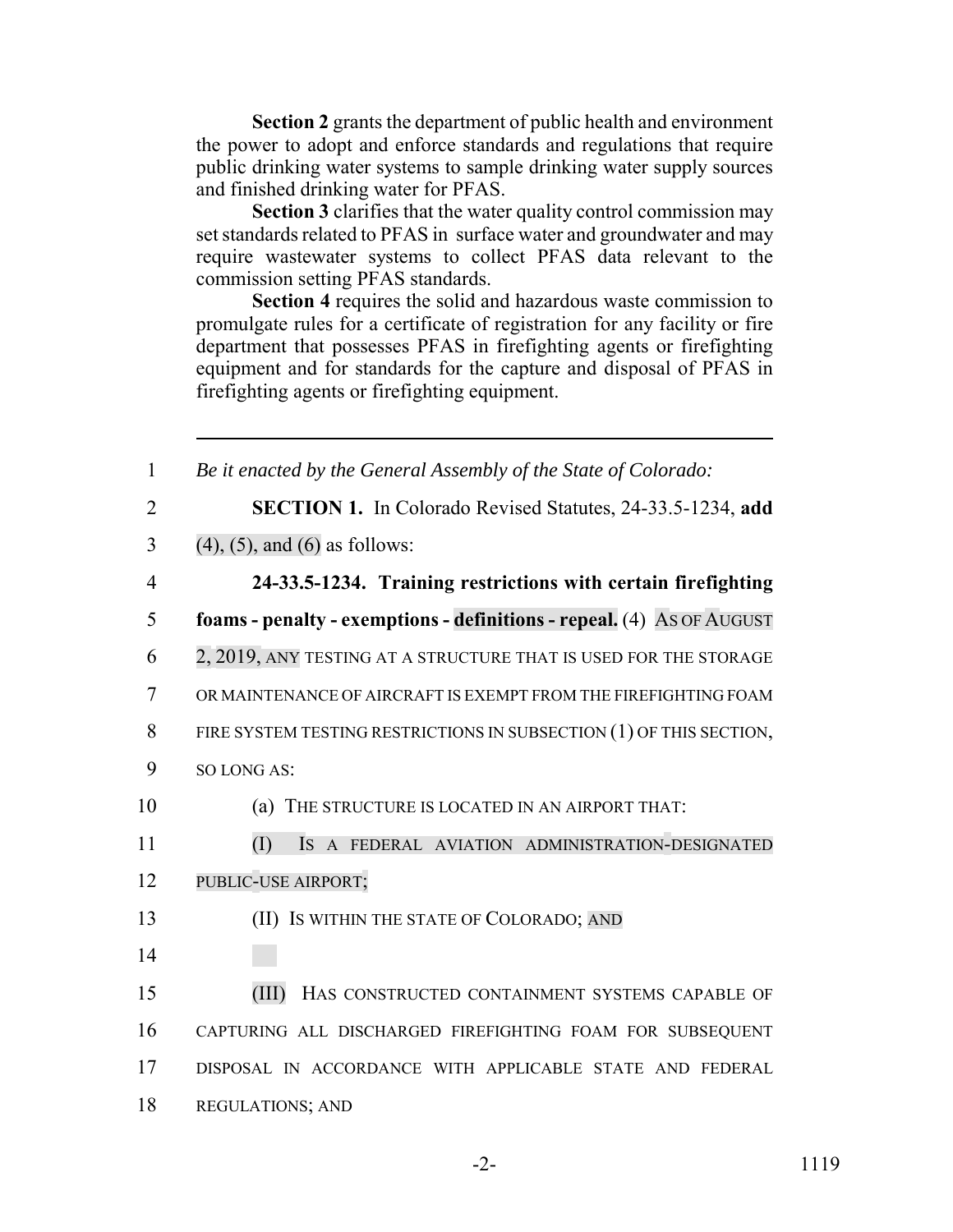(b) THE FIREFIGHTING FOAM TESTING OCCURS:

 (I) AS REQUIRED BY THE STANDARDS OF THE NATIONAL FIRE PROTECTION ASSOCIATION, AS STATED IN THE STANDARD ON AIRCRAFT HANGARS NFPA 409, 2016 EDITION, REVISED 2011, AS AMENDED; (II) AS REFERENCED IN THE APPLICABLE BUILDING CODES;

(III) AS REQUIRED BY INSURANCE CARRIERS;

 (IV) IN ACCORDANCE WITH MANUFACTURER RECOMMENDATIONS FOR THE MAINTENANCE OF FIREFIGHTING FOAM SYSTEMS; AND

 (V) IN ACCORDANCE WITH THE RULES FOR THE CAPTURE AND DISPOSAL OF PERFLUOROALKYL AND POLYFLUOROALKYL SUBSTANCES PROMULGATED BY THE SOLID AND HAZARDOUS WASTE COMMISSION 12 UNDER SECTION 25-15-302 (3.2), TO THE EXTENT THAT THE COMMISSION HAS PROMULGATED SUCH RULES.

 (5) ANY PERSON OR FIRE DEPARTMENT WHO POSSESSES A CERTIFICATE OF REGISTRATION ISSUED IN ACCORDANCE WITH SECTION 25-15-302 (3.2) IS EXEMPT FROM THE FIREFIGHTING FOAM TESTING RESTRICTIONS IN SUBSECTION (1) OF THIS SECTION.

 (6) SUBSECTIONS (4) AND (5) OF THIS SECTION ARE REPEALED, EFFECTIVE JANUARY 1, 2023.

 **SECTION 2.** In Colorado Revised Statutes, 25-15-302, **add** (3.2) as follows:

 **25-15-302. Solid and hazardous waste commission - creation - membership - rules - fees - administration - definition.** (3.2) (a) THE COMMISSION SHALLPROMULGATERULES ESTABLISHING A CERTIFICATE OF REGISTRATION FOR ANY FACILITY, FIRE DEPARTMENT, ORLESSEE SUBJECT TO FEDERAL RULES AND REGULATIONS THAT USES OR STORES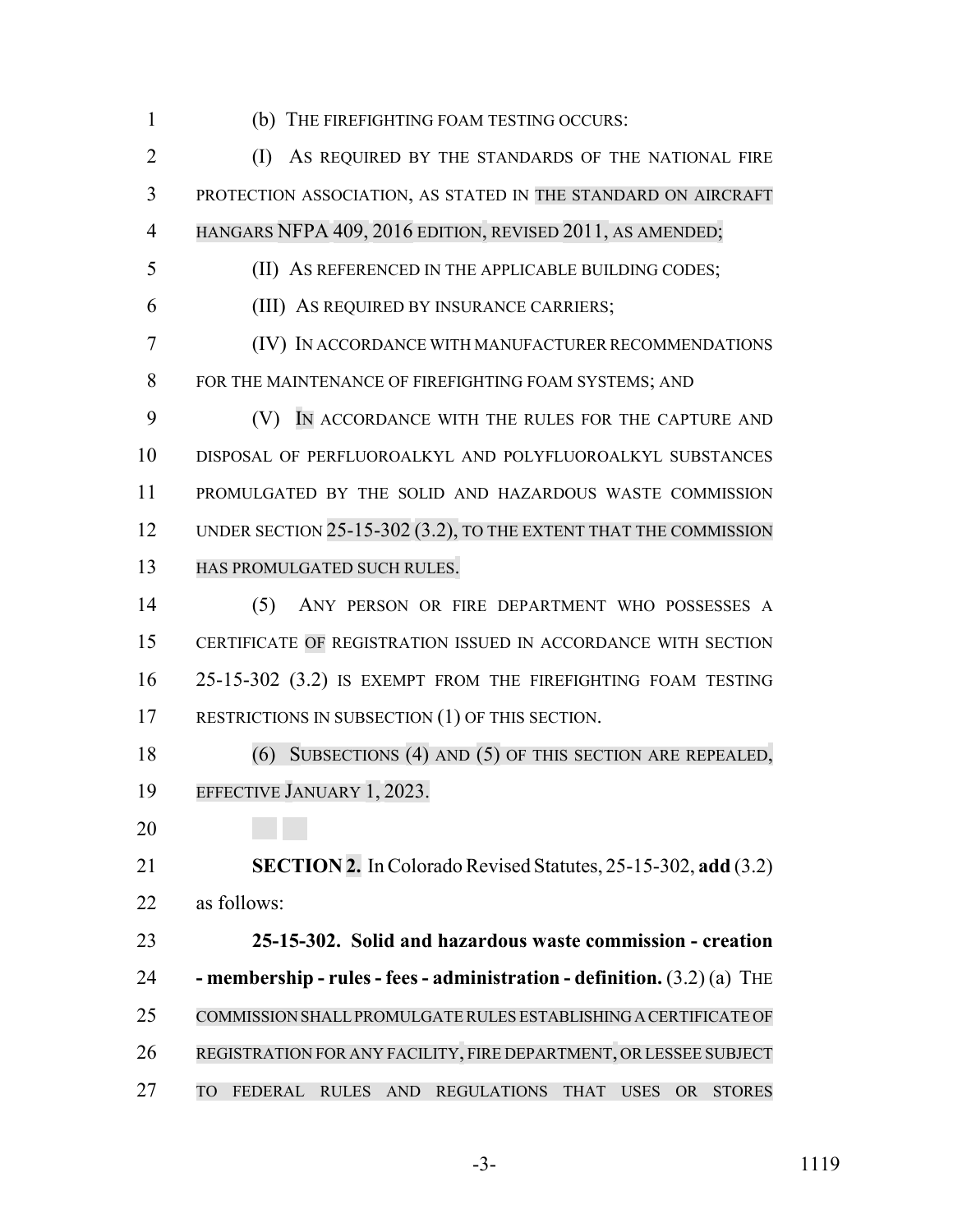PERFLUOROALKYL AND POLYFLUOROALKYL SUBSTANCES IN ITS OPERATIONS, ESTABLISHING STANDARDS FOR THE CAPTURE AND DISPOSAL OF PERFLUOROALKYL AND POLYFLUOROALKYL SUBSTANCES, AND SETTING PENALTIES FOR NOT OBTAINING SUCH A CERTIFICATE OF REGISTRATION OR FOLLOWING SUCH STANDARDS FOR THE CAPTURE AND DISPOSAL OF PERFLUOROALKYL AND POLYFLUOROALKYL SUBSTANCES. THE COMMISSION SHALL TAKE INTO ACCOUNT COSTS, TECHNOLOGICAL FEASIBILITY, AND THE POSSIBILITY OF EMERGENCY SITUATIONS FOR ANY RULES IT PROMULGATES.

 (b) ANY FACILITY, FIRE DEPARTMENT, OR LESSEE SUBJECT TO FEDERAL RULES AND REGULATIONS THAT USES OR STORES PERFLUOROALKYL AND POLYFLUOROALKYL SUBSTANCES IN ITS OPERATIONS MUST OBTAIN THE CERTIFICATE OF REGISTRATION CREATED UNDER SUBSECTION (3.2)(a) OF THIS SECTION EITHER BEFORE JUNE 1, 2021, OR SIX MONTHS AFTER IT FIRST OBTAINS PERFLUOROALKYL AND POLYFLUOROALKYL SUBSTANCES, WHICHEVER IS LATER.

 (c) IN ORDER TO OBTAIN THE CERTIFICATE OF REGISTRATION CREATED UNDER SUBSECTION (3.2)(a) OF THIS SECTION, FACILITY, FIRE DEPARTMENT, OR LESSEE SUBJECT TO FEDERAL RULES AND REGULATIONS MUST PROVE THAT IT FOLLOWS THE STANDARDS FOR THE CAPTURE AND DISPOSAL OF PERFLUOROALKYL AND POLYFLUOROALKYL SUBSTANCES CREATED UNDER SUBSECTION (3.2)(a) OF THIS SECTION.

23 (d) NO FACILITY, FIRE DEPARTMENT, OR LESSEE SUBJECT TO FEDERAL RULES AND REGULATIONS THAT USES OR STORES PERFLUOROALKYL AND POLYFLUOROALKYL SUBSTANCES IN ITS OPERATIONS SHALL BE SUBJECT TO ANY PENALTIES UNDER THIS SECTION 27 FOR NOT OBTAINING A CERTIFICATE OF REGISTRATION UNLESS THERE HAS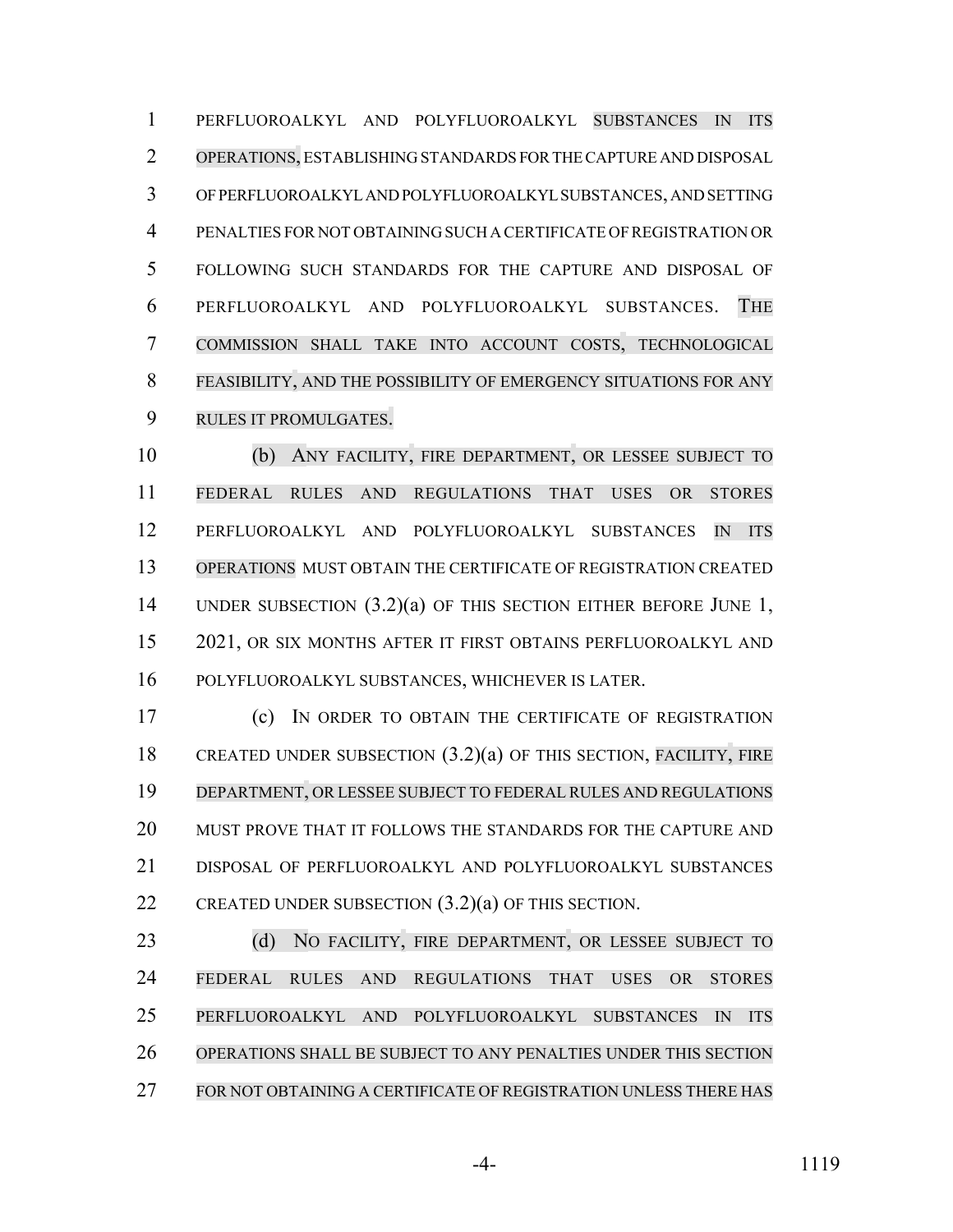BEEN A SUFFICIENT OPPORTUNITY TO APPLY FOR AND RECEIVE A CERTIFICATE OF REGISTRATION.

 (e) AS USED IN THIS SECTION, UNLESS THE CONTEXT OTHERWISE REQUIRES:

 (I) "PERFLUOROALKYL AND POLYFLUOROALKYL SUBSTANCES" MEANS CLASS B FIREFIGHTING FOAM, AS DEFINED IN SECTION 25-5-1302 (2), THAT CONTAIN A CLASS OF FLUORINATED ORGANIC CHEMICALS CONTAINING AT LEAST ONE FULLY FLUORINATED CARBON ATOM.

 (II) "USES OR STORES" MEANS ACTUAL AND INTENTIONAL OWNERSHIP OR CONTROL OF PERFLUOROALKYL AND POLYFLUOROALKYL SUBSTANCES. "USES OR STORES" DOES NOT MEAN THE INTERCEPTION OR ACCUMULATION OF PERFLUOROALKYL AND POLYFLUOROALKYL SUBSTANCES IN WATER TREATMENT FACILITIES AND DOMESTIC WASTEWATER FACILITIES.

 **SECTION 3.** In Colorado Revised Statutes, **add** 25-5-1309 as follows:

 **25-5-1309. Restriction on the use of certain firefighting foam at certain airports - definitions.** (1) BEGINNING JANUARY 1, 2023, THE 19 USE OF CLASS B FIREFIGHTING FOAM THAT CONTAINS INTENTIONALLY ADDED PERFLUOROALKYL AND POLYFLUOROALKYL SUBSTANCES SHALL BE PROHIBITED AT STRUCTURES USED FOR THE STORAGE OR MAINTENANCE OF AIRCRAFT WHERE THE STRUCTURE IS LOCATED IN AN AIRPORT THAT:

 (a) IS A FEDERAL AVIATION ADMINISTRATION-DESIGNATED PUBLIC-USE AIRPORT; AND

(b) IS WITHIN THE STATE OF COLORADO.

26 (2) AS USED IN THIS SECTION, "CLASS B FIREFIGHTING FOAM" AND "PERFLUOROALKYL AND POLYFLUOROALKYL SUBSTANCES" HAVE THE